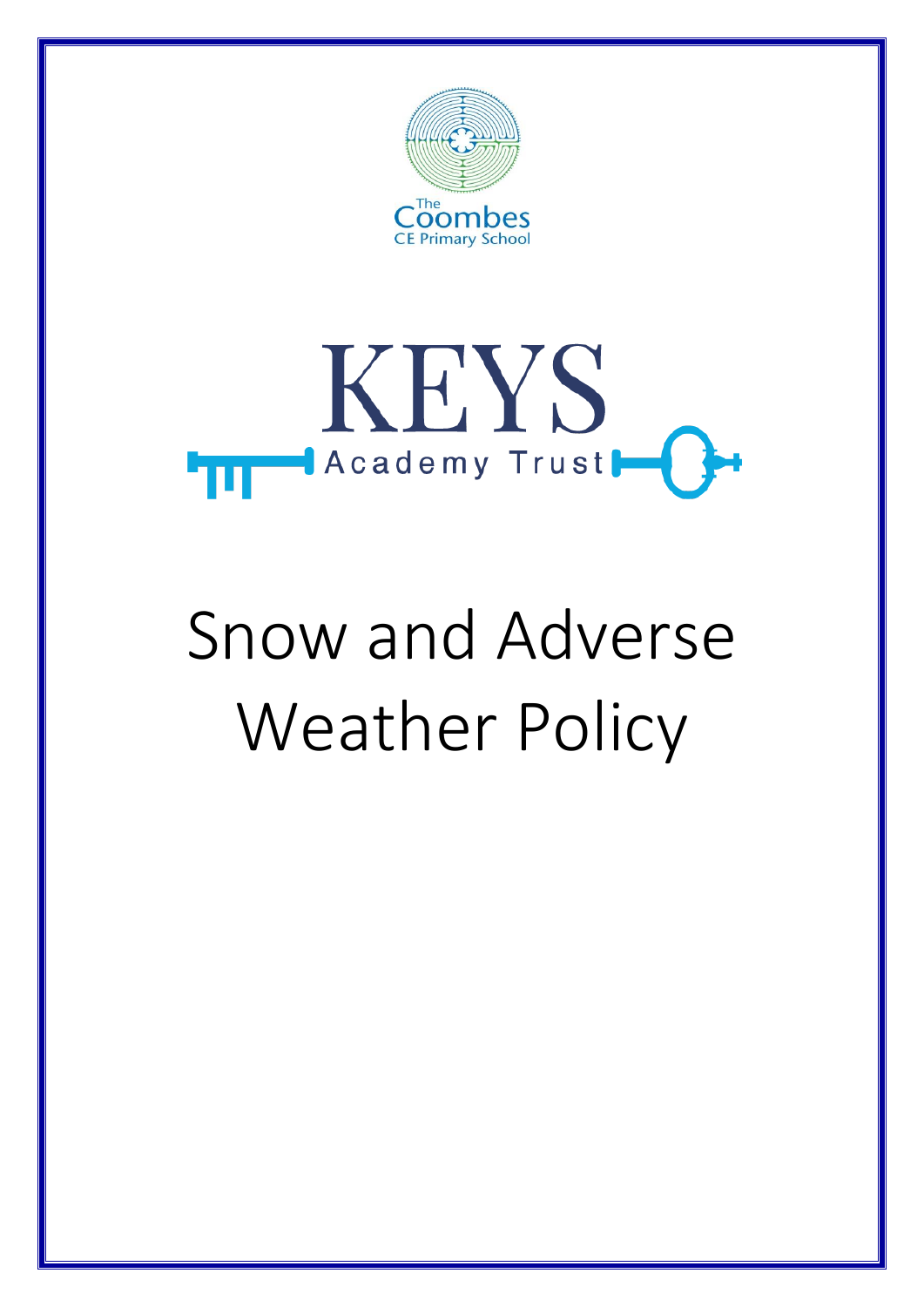

# **1.0 Introduction**

**1.1** The school will make every effort to remain open whenever possible.

**1.2** The decision to close the school will be made by the Head Teacher. The school will only be closed if one or more of the following conditions apply.

- Insufficient staff are able to come in to keep the school running safely.
- Conditions on site are dangerous.
- Conditions are considered to be or are anticipated to later become too hazardous to travel.

# **2.0 In the Event of Heavy Snow Before the School Day Starts**

#### **2.1 Parents**

**2.1.1** When school closure is a possibility parents should find out whether the school is open by:-

- Checking Wokingham Borough website [www.wokingham.gov.uk/community](http://www.wokingham.gov.uk/community-and-safety/emergencies/borough-alert)[and-safety/emergencies/borough-alert](http://www.wokingham.gov.uk/community-and-safety/emergencies/borough-alert) to see if The Coombes is on the list of the schools that are closed.
- Listening to Radio BBC Berkshire (94.6 104.4 MHz) and Heart Radio (97 102.9 FM) or visiting [www.heart.co.uk/news/school-closures/thames-valley](http://www.heart.co.uk/news/school-closures/thames-valley)
- Checking the school website at [www.thecoombes.com](http://www.thecoombes.com/)
- Checking parentmail for notification
- Checking the school facebook page "our coombes"
- Checking twitter @Coombes\_School

**2.1.2** If it is decided that the school will open, but the road conditions are difficult, parents should ring the school to advise that they are likely to be late.The phone lines may be busy so please email [attendance@coombes.wokingham.sch.uk](mailto:attendance@coombes.wokingham.sch.uk)

**2.1.3** If parents assume that the school is closed, but it is actually open, the absence will be recorded as unauthorised unless the Head Teacher is satisfied that there are exceptional circumstances. (see para. 2.3.2)

# **2.2 The School**

**2.2.1** The Head Teacher will decide whether the school will open by taking into account the conditions at the school and the ability of staff to get there.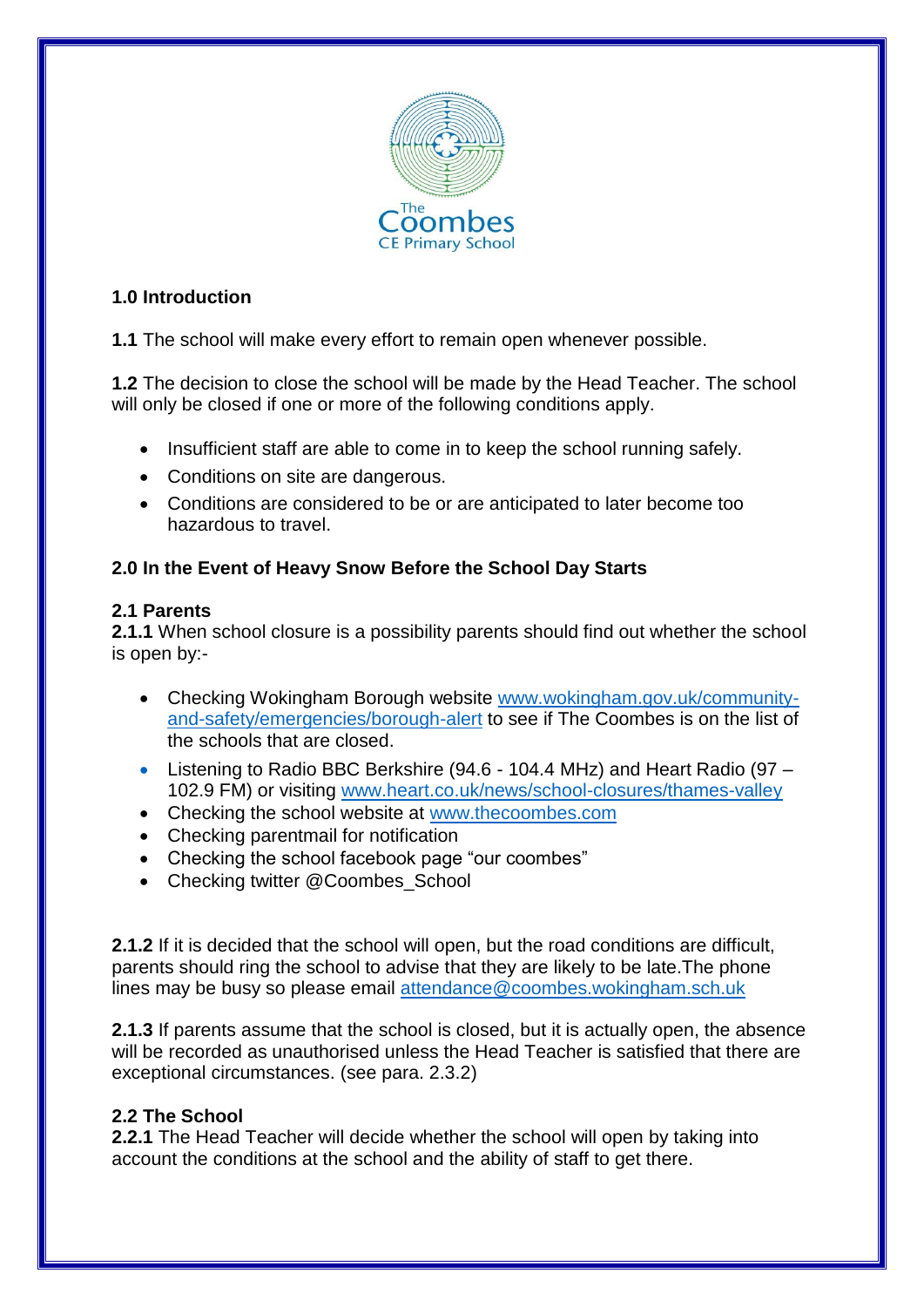**2.2.2** If the Head Teacher decides the school will close he/she will update the WBC website on [schools.alert@wokingham.gov.uk](mailto:schools.alert@wokingham.gov.uk) and send a Parent Mail to parents advising them of the closure. The Head Teacher will start the snow cascade to staff.

#### **It is important for Parents to undertake the action at 2.1 above in case the parent mail system is slow due to the number of schools trying to use it.**

**2.2.3** The school fully appreciates that in bad weather children may arrive later than usual.

**2.2.5** If there are adverse weather conditions in the morning the Head Teacher will open the main school gates at 08.35 and children can go straight to their classrooms.

#### **2.3 Exceptional Circumstances**

**2.3.1** The School recognises that there may be cases where families are "cut off" due to particular difficulties in the area in which they live.

**2.3.2** In such cases parents should advise the Head Teacher of their particular circumstances so they can justify to the Local Authority why the absence should be authorised.

#### **3.0 In the event of heavy snowfall during the school day**

**3.1** If there is heavy snowfall during the school day the Head Teacher will decide whether it is necessary to close the school and after school club provision.

**3.2** The office will contact parents via Parent Mail and ask that they pick their child/children up from school as soon as possible.

**3.3** The staff that live furthest from the school will be permitted to leave at the earliest opportunity.

**3.4** A skeleton staff will remain in school until all of the children have been collected.

**3.5** If a parent rings requesting they pick their child up early due to the weather, and the decision has not been made to close the school, these requests will be considered on an individual basis by the Head Teacher.

# **4.0 Wet Morning Breaks**

**4.1** The Head Teacher will decide if the weather is bad enough for a 'wet' break.

**4.2 If a wet break is declared no children must be left unsupervised.** One member of staff (Teacher or Teaching Assistant) should remain in the classroom to supervise break with all children remaining in their own classes.

**4.3** Members of staff who stay in the classroom during the 'wet break can take a break once lessons have resumed.